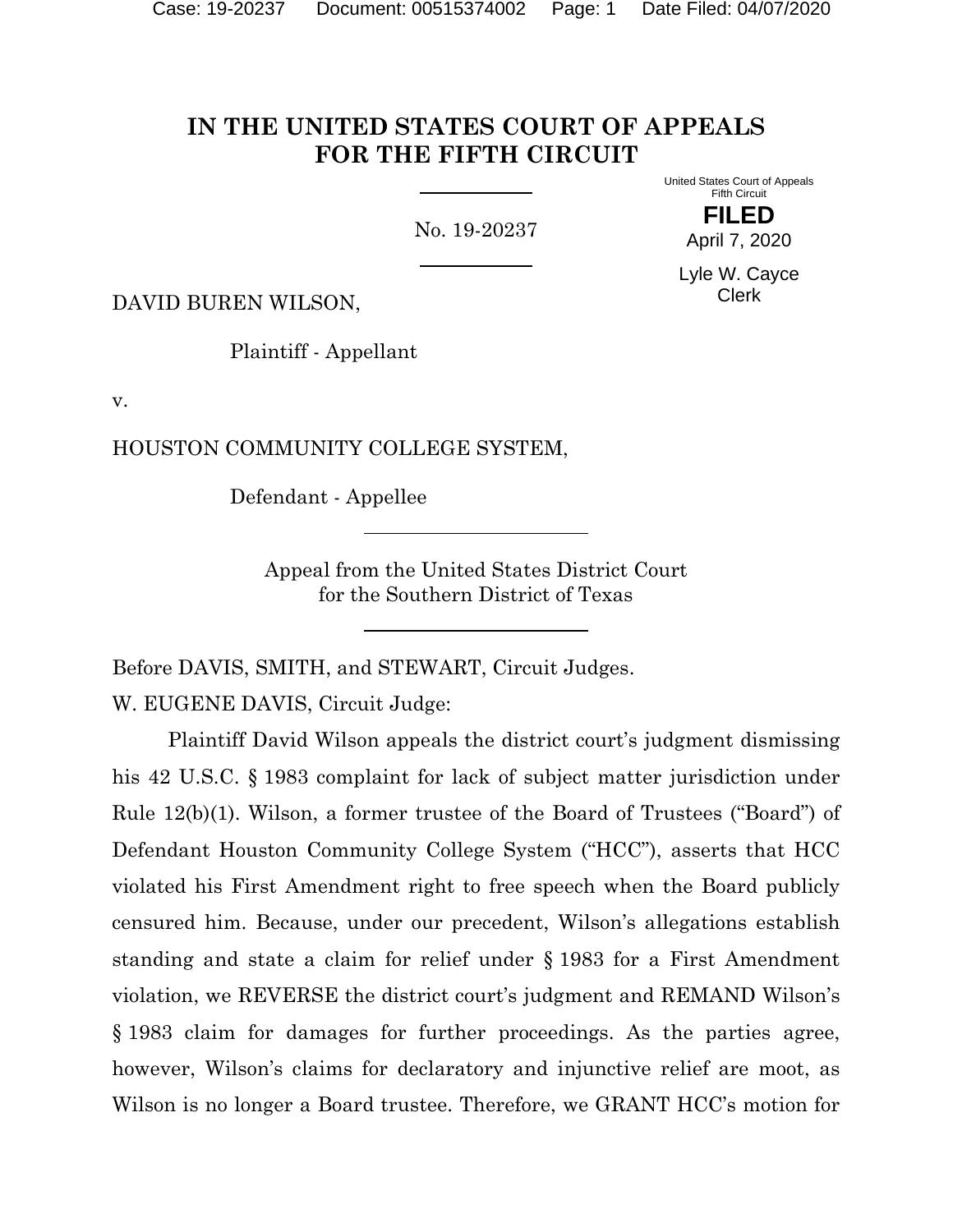partial dismissal of Wilson's appeal and instruct the district court to dismiss Wilson's claims for declaratory and injunctive relief after remand.

## **I. BACKGROUND**

 $HCC$  is a public community college district<sup>[1](#page-1-0)</sup> that operates community colleges throughout the greater Houston area.[2](#page-1-1) HCC is run by its Board, which is made up of nine trustees.[3](#page-1-2) Each trustee is elected by the public from single-member districts to serve a six-year term without remuneration.<sup>[4](#page-1-3)</sup> Through the resolutions and orders it passes, the Board shapes HCC's policy, enhances the institution's public image, and preserves institutional independence.[5](#page-1-4) On November 5, 2013, Wilson was elected to the Board as the trustee for HCC District 2.

Beginning in 2017, Wilson voiced concern that trustees were violating the Board's bylaws and not acting in the best interests of HCC. After disagreeing with HCC's decision to fund a campus in Qatar, Wilson made his complaints public by arranging robocalls regarding the Board's actions and interviewing with a local radio station. When HCC allowed one trustee to vote via videoconference, Wilson contended that the bylaws prohibited such voting. He subsequently filed a lawsuit against HCC and the individual Board trustees in state court seeking a declaratory judgment that the videoconference vote was illegal under the bylaws and requesting an injunction. After the Board allegedly excluded Wilson from an executive session, he filed a second lawsuit

<span id="page-1-4"></span><span id="page-1-3"></span><span id="page-1-2"></span><span id="page-1-1"></span><span id="page-1-0"></span><sup>1</sup> Under Texas law, a community college district is a "school district," and a school district is considered a "governmental agency," along with municipalities and other political subdivisions of the state. TEX. LOC. GOV'T. CODE ANN. §§ 271.003(4), (9).

<sup>2</sup> TEX. EDUC. CODE ANN. §§ 130.0011, 130.182.

<sup>3</sup> *Id.* § 130.084.

<sup>4</sup> *Id.* § 130.082.

<sup>5</sup> *Id.* § 51.352.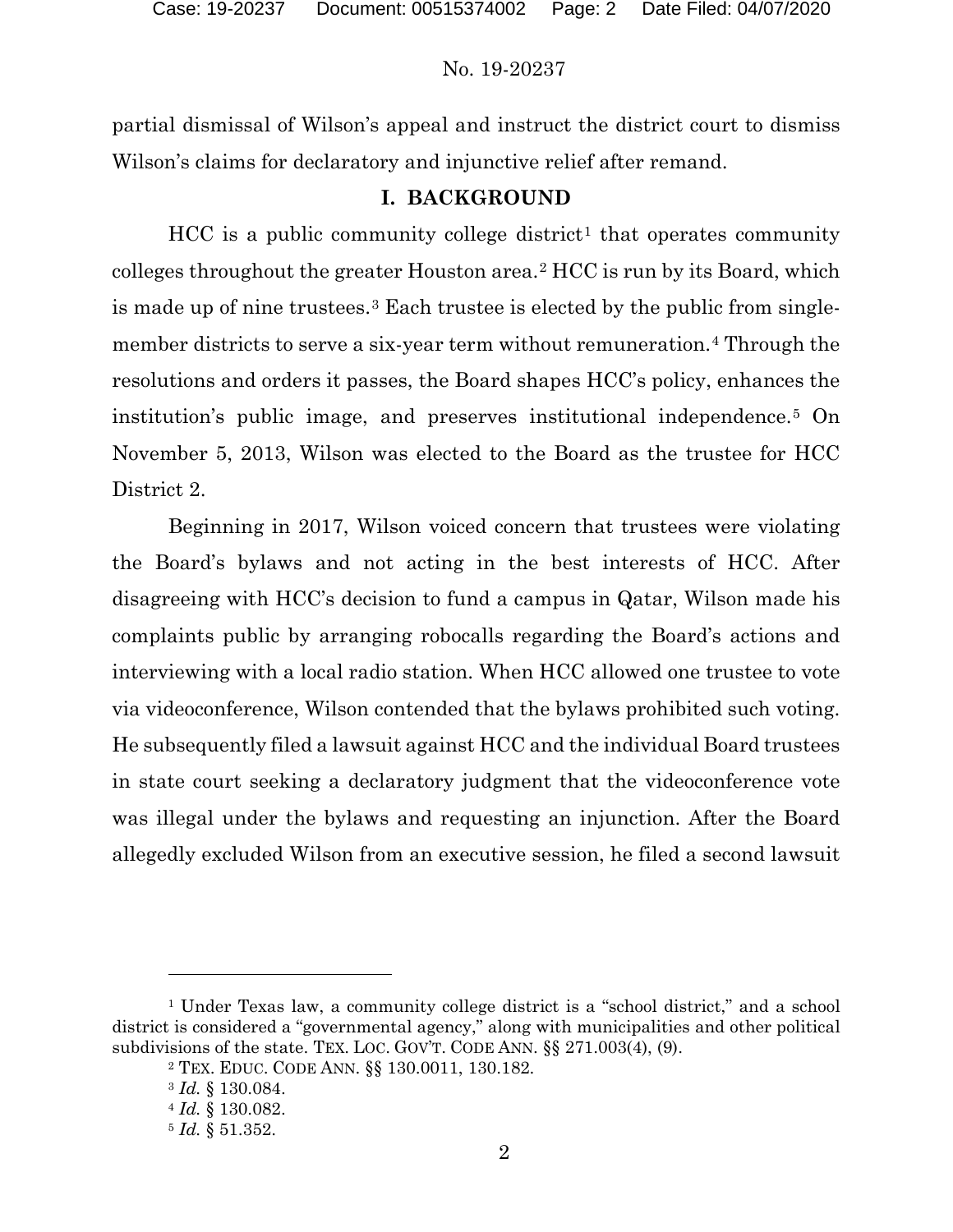against HCC and the trustees in state court asserting that his exclusion was unlawful and again seeking declaratory and injunctive relief.<sup>[6](#page-2-0)</sup>

Additionally, Wilson hired a private investigator to confirm that one of the trustees did in fact reside within the district in which she was elected. He maintained a website where he published his concerns, referring to his fellow trustees and HCC by name. Wilson also hired a private investigator to investigate HCC.

On January 18, 2018, the Board voted in a regularly-scheduled session to adopt a resolution publicly censuring Wilson for his actions. In the censure resolution, the Board chastised Wilson for acting in a manner "not consistent with the best interests of the College or the Board, and in violation of the Board Bylaws Code of Conduct." The censure, the Board emphasized, was the "highest level of sanction available," as Wilson was elected and could not be removed. The Board directed Wilson to "immediately cease and desist from all inappropriate conduct" and warned that "any repeat of improper behavior by Mr. Wilson will constitute grounds for further disciplinary action by the Board."[7](#page-2-1)

Upon being censured, Wilson amended his first state-court petition to include claims against HCC and the trustees under 42 U.S.C. § 1983, asserting that the censure violated his First Amendment right to free speech and his Fourteenth Amendment right to equal protection. Wilson asserted that the Board's bylaws were overly broad and unconstitutional as applied to him and were subject to "strict scrutiny" review. He therefore requested that HCC and

<span id="page-2-0"></span><sup>6</sup> Wilson ultimately amended his first lawsuit to include the claims asserted in his second lawsuit and voluntarily dismissed the second lawsuit.

<span id="page-2-1"></span><sup>7</sup> The Board also resolved to impose the following sanctions as part of its censure: (1) Wilson would be ineligible for election to Board officer positions for the 2018 calendar year, (2) Wilson would be ineligible for reimbursement for any college-related travel for the 2017-18 college fiscal year, and (3) Wilson's requests for access to the funds in his Board account for community affairs would require Board approval.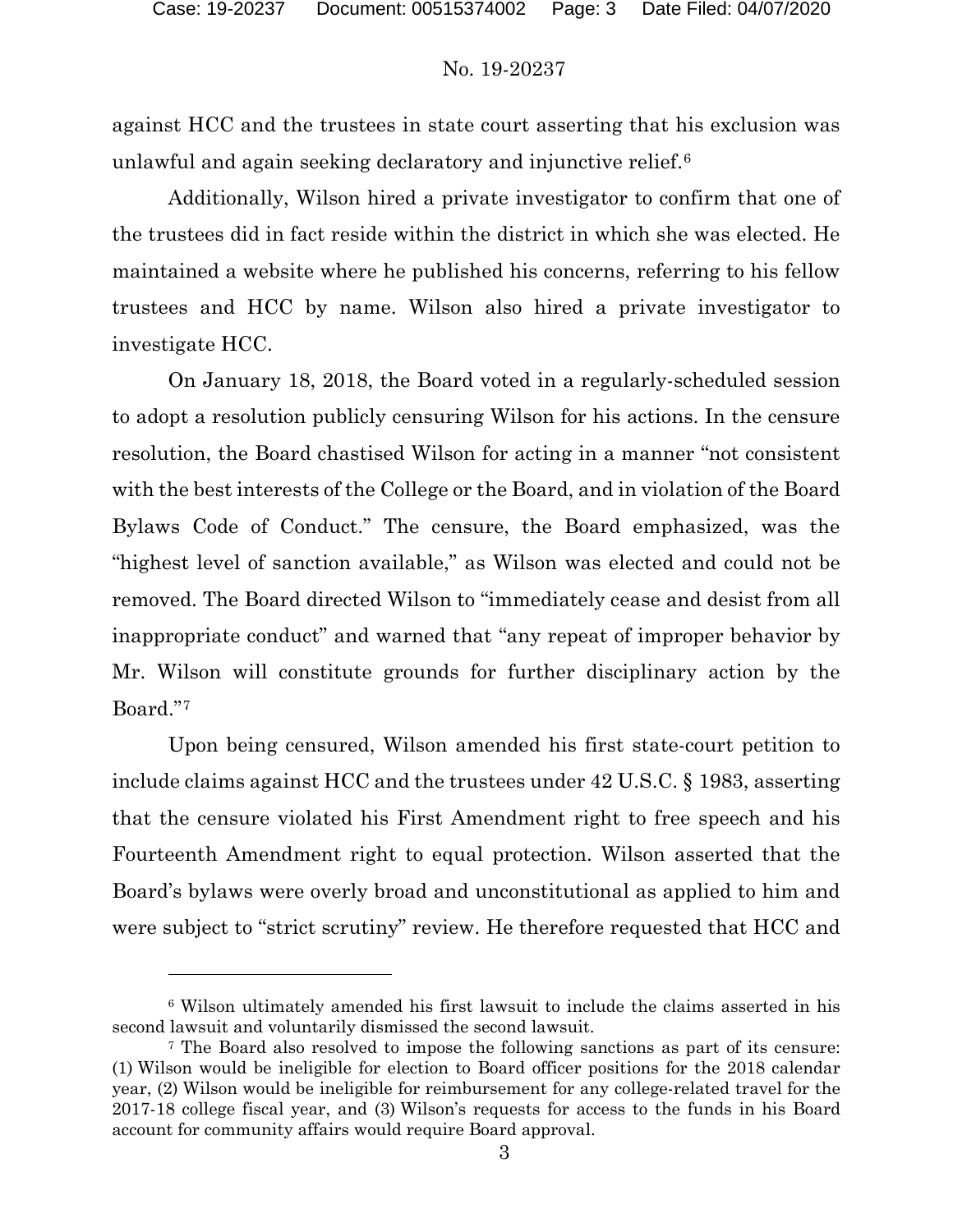the trustees be enjoined from enforcing the censure. Wilson also sought \$10,000 in damages for mental anguish, \$10,000 in punitive damages, and reasonable attorney's fees.

HCC and the trustees subsequently removed Wilson's state-court proceeding to federal district court on the basis of federal question jurisdiction. Wilson filed a motion for remand, which the district court denied. Wilson thereafter amended his complaint naming only HCC as a defendant and dropping his claims against the individual trustees.

HCC moved to dismiss Wilson's suit pursuant to Rule 12(b)(1) for lack of jurisdiction and Rule 12(b)(6) for failure to state a claim. The district court granted HCC's motion to dismiss under Rule 12(b)(1) for lack of jurisdiction, determining that Wilson could not demonstrate an injury in fact and therefore lacked Article III standing. Wilson timely appealed.

In August 2019, Wilson resigned as trustee for HCC's District 2. In the November 2019 election, Wilson ran as a candidate in the race for trustee of HCC's District 1. He was ultimately defeated in the December 2019 run-off election.

## **II. DISCUSSION**

## **A. Standard of Review**

This court's review of dismissals under Rule 12(b)(1) for lack of jurisdiction and dismissals under Rule 12(b)(6) for failure to state a claim is de novo.[8](#page-3-0) When a party files multiple Rule 12 motions, we must consider the Rule 12(b)(1) jurisdictional attack before considering the Rule 12(b)(6) merits challenge.<sup>[9](#page-3-1)</sup> The party responding to the  $12(b)(1)$  motion bears the burden of

<sup>8</sup> *Ramming v. United States*, 281 F.3d 158, 161 (5th Cir. 2001) (per curiam).

<span id="page-3-1"></span><span id="page-3-0"></span><sup>9</sup> *Id.*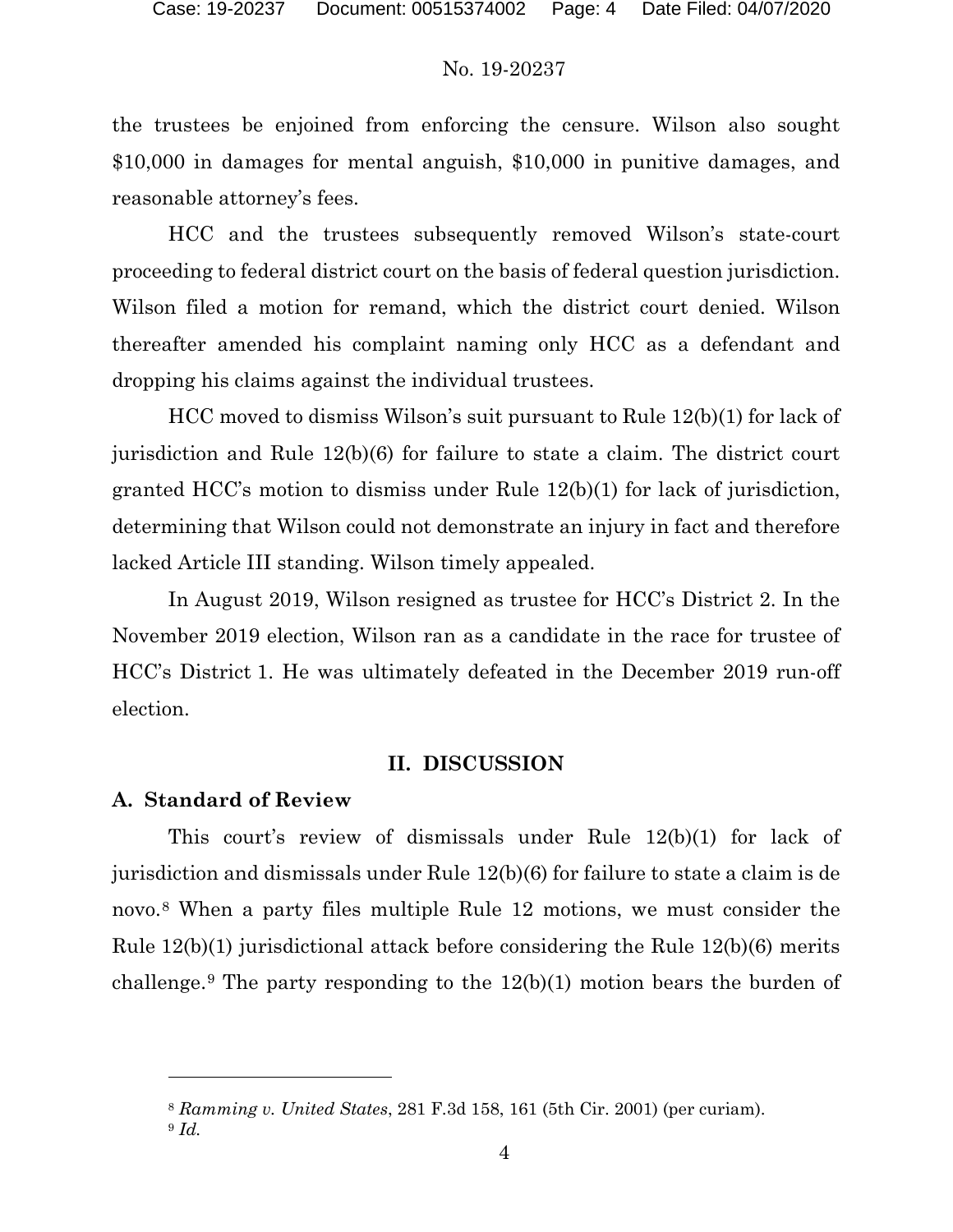proof that subject matter jurisdiction exists.[10](#page-4-0) A district court may find a lack of subject matter jurisdiction on either: "(1) the complaint alone; (2) the complaint supplemented by undisputed facts evidenced in the record; or (3) the complaint supplemented by undisputed facts plus the court's resolution of disputed facts."[11](#page-4-1)

To survive a motion to dismiss under Rule 12(b)(6), "a complaint must contain sufficient factual matter, accepted as true, to state a claim to relief that is plausible on its face."[12](#page-4-2) "A claim has facial plausibility when the plaintiff pleads factual content that allows the court to draw the reasonable inference that the defendant is liable for the misconduct alleged."[13](#page-4-3)

## **B. Standing**

Under Article III of the Constitution, federal courts can resolve only "cases" and "controversies."[14](#page-4-4) In line with this requirement, a plaintiff must have standing—that is, a showing of (1) an injury in fact (2) that is traceable to the defendant's conduct and (3) that can be redressed by the court.[15](#page-4-5) An injury in fact is "an invasion of a legally protected interest which is (a) concrete and particularized, and (b) actual or imminent, not conjectural or hypothetical."[16](#page-4-6) In the context of free speech, "the governmental action need not have a direct effect on the exercise of First Amendment rights ... [but] must have caused or must threaten to cause a direct injury to the plaintiffs."<sup>17</sup>

<sup>10</sup> *Menchaca v. Chrysler Credit Corp.*, 613 F.2d 507, 511 (5th Cir. 1980).

<span id="page-4-1"></span><span id="page-4-0"></span><sup>11</sup> *Voluntary Purchasing Groups, Inc. v. Reilly*, 889 F.2d 1380, 1384 (5th Cir. 1989) (quoting *Williamson v. Tucker*, 645 F.2d 404, 413 (5th Cir. 1981)).

<span id="page-4-7"></span><span id="page-4-6"></span><span id="page-4-5"></span><span id="page-4-4"></span><span id="page-4-3"></span><span id="page-4-2"></span><sup>12</sup> *Edionwe v. Bailey*, 860 F.3d 287, 291 (5th Cir. 2017) (quoting *Ashcroft v. Iqbal*, 556 U.S. 662, 678 (2009)).

<sup>13</sup> *Iqbal*, 556 U.S. at 678.

<sup>14</sup> U.S. CONST. art. III, § 2.

<sup>15</sup> *Lujan v. Defs. of Wildlife*, 504 U.S. 555, 560 (1992).

<sup>16</sup> *Id.* (cleaned up).

<sup>17</sup> *Meese v. Keene*, 481 U.S. 465, 472 (1987).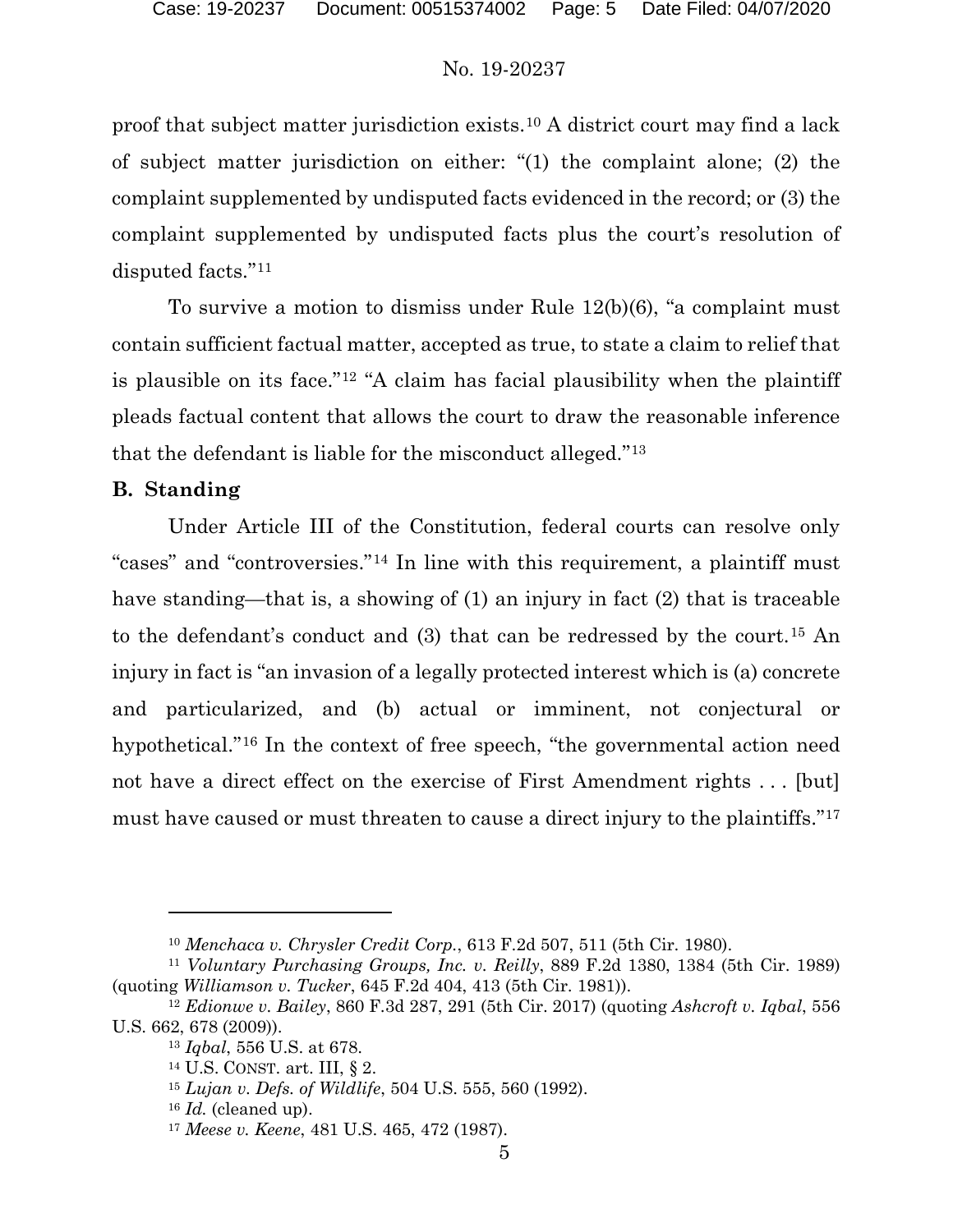In dismissing Wilson's complaint under Rule 12(b)(1), the district court, relying on the Tenth Circuit's decision in *Phelan v. Laramie County Community College Board of Trustees*, held that Wilson had not suffered any injury in fact.[18](#page-5-0) Specifically, the district court concluded that Wilson could not show an invasion of a legally protected interest because the Board's censure did not forbid Wilson from performing his official duties or speaking publicly.[19](#page-5-1) The district court erred in relying on *Phelan* to determine that Wilson lacked standing, however, because the *Phelan* court held that the plaintiff in fact *had standing*, noting that the plaintiff had alleged the Board's censure tarnished her reputation.<sup>[20](#page-5-2)</sup>

In this case, Wilson alleges that the censure was issued to punish him for exercising his free speech rights and caused him mental anguish. Under our precedent, Wilson's allegation of retaliatory censure is enough to establish an injury in fact.[21](#page-5-3) Additionally, the Supreme Court has held that a free speech violation giving rise to a reputational injury is an injury in fact.[22](#page-5-4) A censure is defined as an "official reprimand or condemnation; an authoritative expression

<span id="page-5-0"></span><sup>18</sup> *Wilson v. Houston Cmty. Coll. Sys.*, No. 4:18-CV-00744, 2019 WL 1317797, at \*3 (S.D. Tex. Mar. 22, 2019); *see also Phelan v. Laramie Cty. Cmty. Coll. Bd. of Trustees*, 235 F.3d 1243 (10th Cir. 2000).

<sup>19</sup> *Wilson*, 2019 WL 1317797 at \*3.

<sup>20</sup> 235 F.3d at 1247 n.1.

<span id="page-5-3"></span><span id="page-5-2"></span><span id="page-5-1"></span><sup>21</sup> *See Colson v. Grohman*, 174 F.3d 498, 508 (5th Cir. 1999) (noting that "at least twice, this court has granted relief to elected officials claiming First Amendment retaliation") (citations omitted). Our sister courts agree that a retaliatory action resulting in a chilling of free speech constitutes an injury in fact. *See, e.g., Thaddeus-X v. Blatter*, 175 F.3d 378, 394 (6th Cir. 1999) (en banc) ("[T]he harm suffered is the adverse consequences which flow from the . . . constitutionally protected action."); *Hines v. Gomez*, 108 F.3d 265, 269 (9th Cir. 1997) ("The injury asserted is the retaliatory accusation's chilling effect on [plaintiff's] First Amendment rights . . . . We hold that [plaintiff's] failure to demonstrate a more substantial injury does not nullify his retaliation claim."). *See also Ibanez v. Fla. Dep't of Bus. & Prof'l Regulation, Bd. of Accountancy*, 512 U.S. 136, 139 (1994) (holding, in commercial speech case, that state board of accountancy's censure of accountant violated First Amendment, thereby assuming that a censure alone constitutes an injury in fact).

<span id="page-5-4"></span><sup>22</sup> *Meese v. Keene*, 481 U.S. 465, 473 (1987).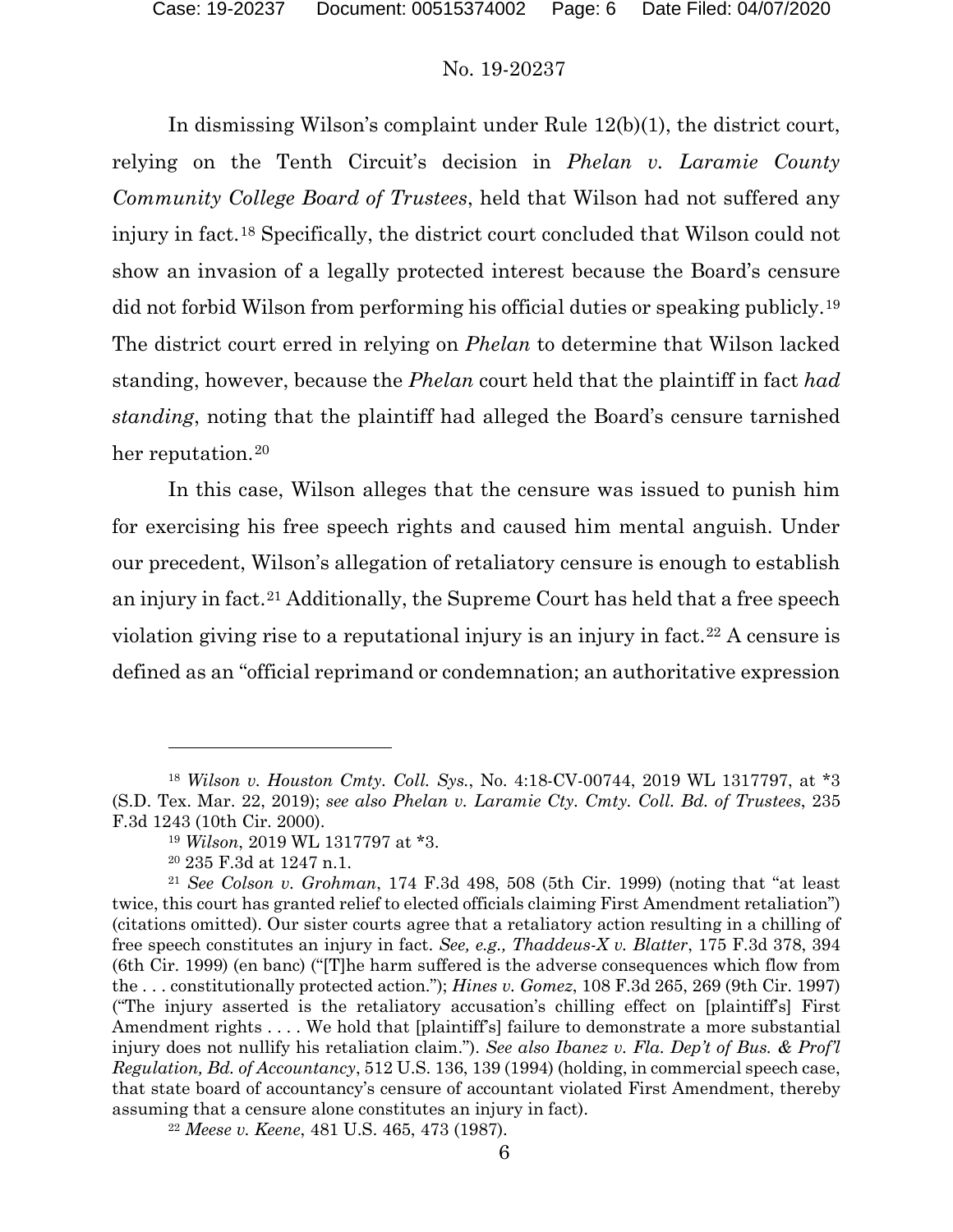of disapproval or blame; reproach."[23](#page-6-0) Wilson alleges that a public censure has caused him mental anguish. That injury stemming from his censure, like a reputational injury, is enough to confer standing.[24](#page-6-1)

Though not precisely a matter of standing, Wilson's claims for declaratory and injunctive relief run up against a jurisdictional problem. Wilson is no longer a Board trustee; consequently, the HCC's Code of Conduct no longer governs him. Therefore, his claims seeking declaratory and injunctive relief that the Code of Conduct, and as applied to him through the resolution of censure, is an unconstitutional prior restraint are moot. We grant HCC's motion for partial dismissal of Wilson's appeal of those claims and instruct the district court to dismiss those claims as moot after remand. Wilson's claim for damages continues to present a live controversy.<sup>[25](#page-6-2)</sup>

## **C. First Amendment Claim**

As we have noted, if "constitutional rights were violated, and if that violation 'caused actual damage,' then [the plaintiff] has 'stated a live claim under § 1983.'"[26](#page-6-3) Wilson argues that the censure he suffered is an actionable First Amendment claim under § 1983. Although the district court did not technically reach this issue, having dismissed the case for lack of standing under Rule 12(b)(1) and not for failure to state a claim under Rule 12(b)(6), it

<sup>23</sup> *Censure*, BLACK'S LAW DICTIONARY (11th ed. 2019).

<span id="page-6-1"></span><span id="page-6-0"></span><sup>24</sup> In *Sims v. Young*, 556 F.2d 732, 734 (5th Cir. 1977), a firefighter brought a First Amendment claim under § 1983 against city officials after being suspended for twenty days. We held that the plaintiff had satisfied the injury-in-fact requirement of standing despite the fact he had since been reinstated because the suspension remained "a blot on his record." *Id.* A censure, like a suspension, can be characterized as a "blot."

<span id="page-6-2"></span><sup>25</sup> *See Boag v. MacDougall*, 454 U.S. 364 (1975) (per curiam) (although respondent complaining of solitary confinement had since been transferred, "the transfer did not moot the damages claim"); *Morgan v. Plano Indep. Sch. Dist.*, 589 F.3d 740, 748 (5th Cir. 2009) (claim for nominal damages avoids mootness); *Pederson v. La. State Univ.*, 213 F.3d 858, 874 (5th Cir. 2000) (graduation mooted claims for injunctive relief, not damages).

<span id="page-6-3"></span><sup>26</sup> *Wilson v. Birnberg*, 667 F.3d 591, 595–96 (5th Cir. 2012) (quoting *Henschen v. City of Houston*, 959 F.2d 584, 588 (5th Cir. 1992)).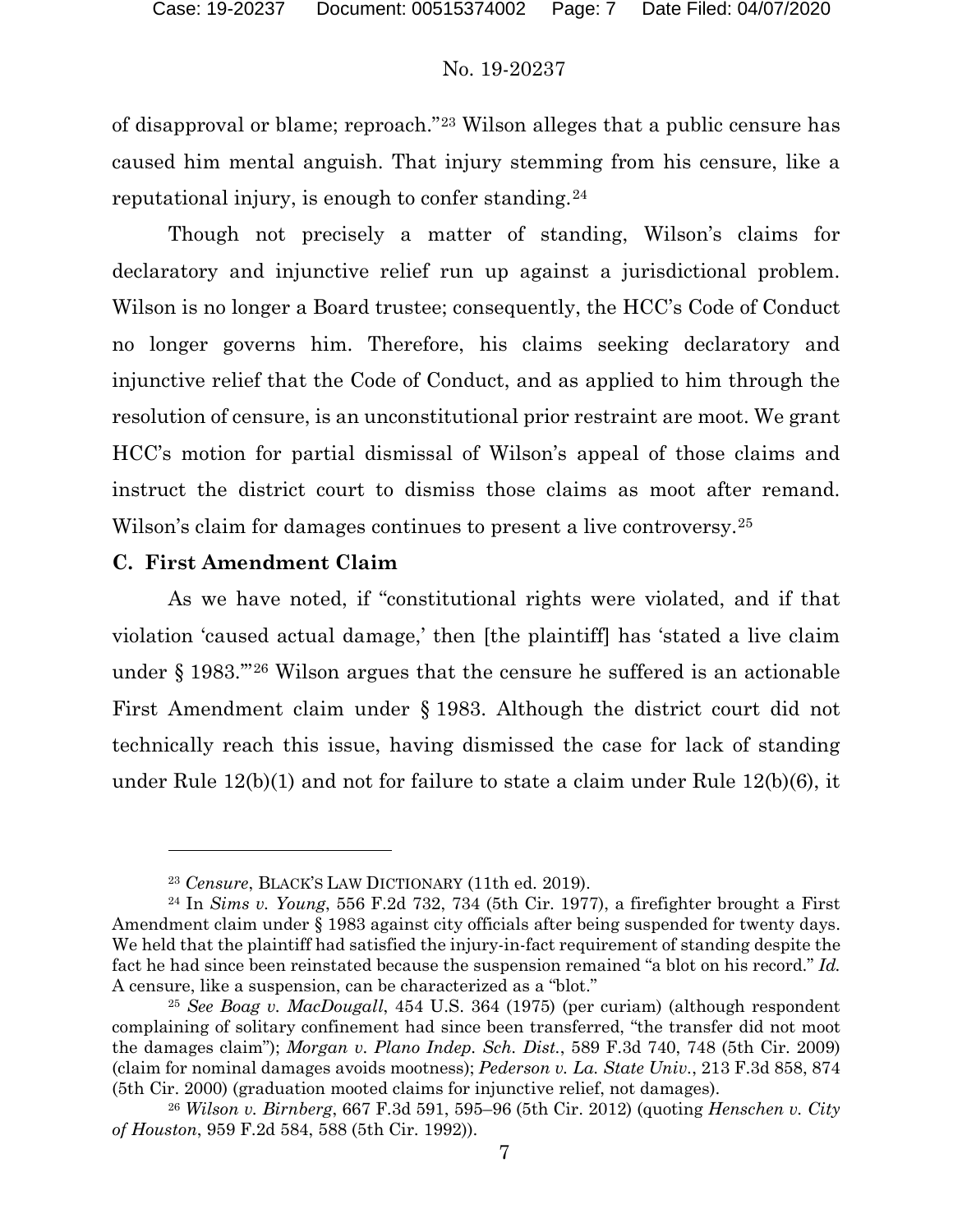effectively concluded that Wilson's censure did not give rise to a First Amendment claim.[27](#page-7-0) The district court followed *Phelan*, which dismissed the plaintiff's claim on summary judgment, determining that the censure did not infringe on the plaintiff's free speech rights because the censure did not punish her for exercising those rights nor did it deter her free speech.<sup>[28](#page-7-1)</sup> Wilson argues that the district court improperly endorsed the Tenth Circuit's decision in *Phelan*, ignoring Fifth Circuit precedent and failing to recognize the protection afforded to an elected official's political speech. We agree.

The Supreme Court has long stressed the importance of allowing elected officials to speak on matters of public concern.[29](#page-7-2) We have echoed this principle in our decisions, emphasizing that "[t]he role that elected officials play in our society makes it all the more imperative that they be allowed freely to express themselves on matters of current public importance."[30](#page-7-3) As a result, and as described below, this court has held that censures of publicly elected officials can be a cognizable injury under the First Amendment.

We first visited whether a censure can constitute a First Amendment violation in *Scott v. Flowers*.[31](#page-7-4) There, a plaintiff was elected to a four-year term as a justice of the peace in Texas.[32](#page-7-5) Concerned that the state was dismissing the majority of traffic-offense ticket appeals, the judge published an "open

<span id="page-7-0"></span><sup>27</sup> *See Wilson v. Houston Cmty. Coll. Sys.*, No. 4:18-CV-00744, 2019 WL 1317797, at \*3 (S.D. Tex. Mar. 22, 2019) ("[The Tenth Circuit in *Phelan*] has established that a majority's decision to censure a member of a political body does not give rise to a First Amendment violation claim. While not binding, the court's reasoning in *Phelan*, is instructive here." (internal citation omitted)).

<span id="page-7-1"></span><sup>28</sup> *Phelan v. Laramie Cty. Cmty. Coll. Bd. of Trustees*, 235 F.3d 1243, 1247 (10th Cir. 2000).

<span id="page-7-2"></span><sup>29</sup> *See, e.g., Bond v. Floyd*, 385 U.S. 116, 135–36 (1966) ("The manifest function of the First Amendment in a representative government requires that legislators be given the widest latitude to express their views on issues of policy.").

<span id="page-7-5"></span><span id="page-7-4"></span><span id="page-7-3"></span><sup>30</sup> *Rangra v. Brown*, 566 F.3d 515, 524 (5th Cir.) (citation omitted), *dismissed as moot en banc*, 584 F.3d 206 (5th Cir. 2009).

<sup>31</sup> 910 F.2d 201 (5th Cir. 1990).

<sup>32</sup> *Id.* at 203.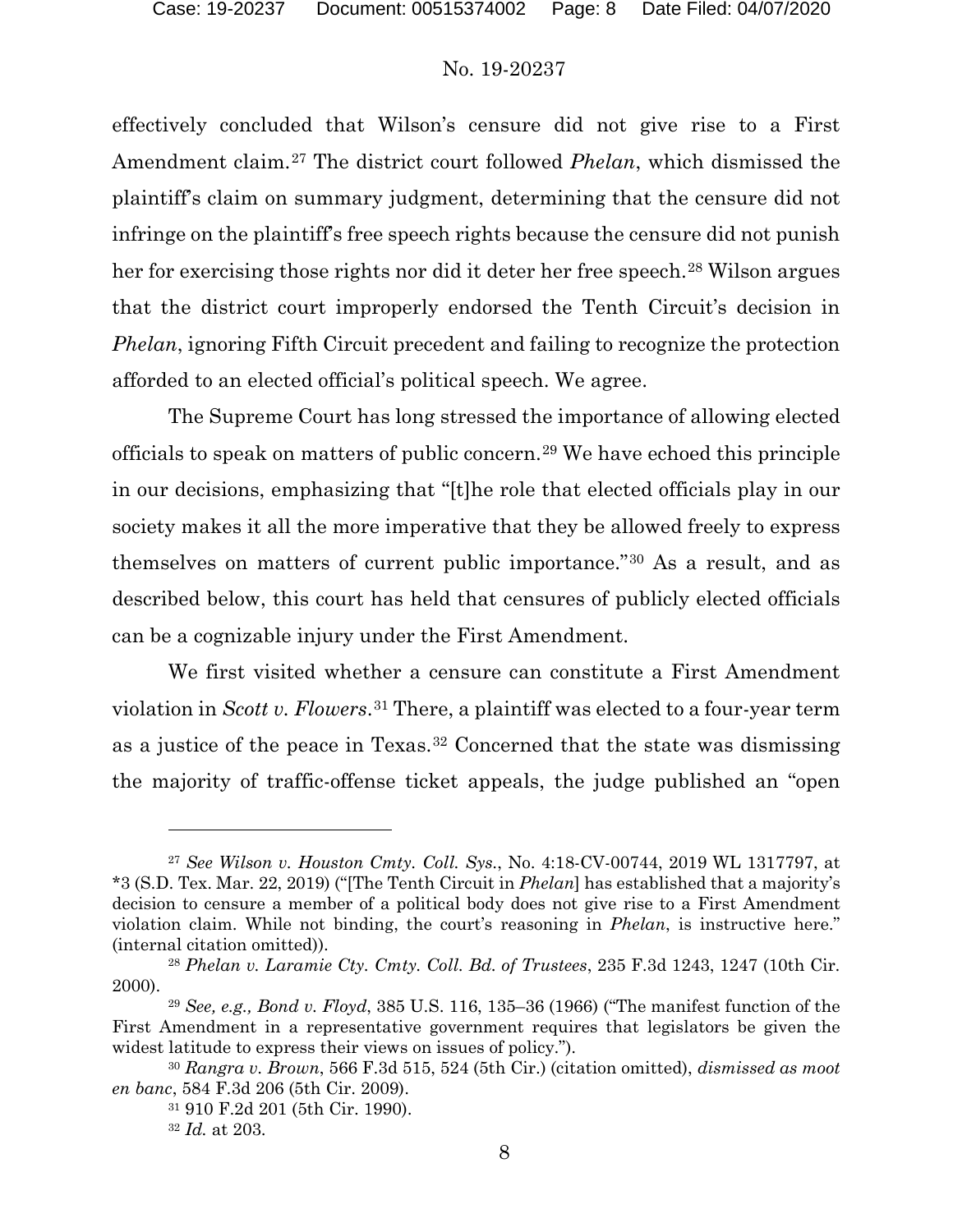letter" to county officials criticizing the district attorney's office and county court.[33](#page-8-0) The Texas Commission on Judicial Conduct ("Commission") subsequently issued a formal, public reprimand to the judge for being "insensitive" in his statement, thereby "cast[ing] public discredit upon the judiciary."[34](#page-8-1) The reprimand was a "warning," cautioning him to be "more restrained and temperate" in the future.<sup>[35](#page-8-2)</sup> The judge filed suit under § 1983, arguing the public censure violated his First Amendment right of free speech.<sup>[36](#page-8-3)</sup>

This court applied the Supreme Court's two-step inquiry to assess public employees' claims of First Amendment violations set forth in *Pickering v. Board of Education*.[37](#page-8-4) First, we determined that the judge's speech addressed a matter of public concern and therefore was protected speech.[38](#page-8-5) Second, we balanced the judge's free speech rights against the Commission's countervailing interest in promoting the efficient performance of its normal functions.[39](#page-8-6) We underscored that the judge was "not hired by a governmental employer. Instead, he was an elected official, chosen directly by the voters of his justice precinct, and, at least in ordinary circumstances, removable only by them."[40](#page-8-7) The state consequently could not justify its reprimand "on the ground that it was necessary to preserve coworker harmony or office discipline."[41](#page-8-8) While we recognized that the state may proscribe the speech of elected judges more so than other elected officials, the censure touched upon "core first

<span id="page-8-0"></span><sup>33</sup> *Id.* at 204.

<span id="page-8-2"></span><span id="page-8-1"></span><sup>34</sup> *Id.*

<sup>35</sup> *Id.* at 205 n.6.

<span id="page-8-3"></span><sup>36</sup> *Id.* at 205.

<span id="page-8-5"></span><span id="page-8-4"></span><sup>37</sup> *Id.* at 210; *see Pickering v. Bd. of Educ.*, 391 U.S. 563, 568 (1968).

<sup>38</sup> *Id.* at 211.

<span id="page-8-6"></span><sup>39</sup> *Id.*

<span id="page-8-7"></span><sup>40</sup> *Id.* at 212.

<span id="page-8-8"></span><sup>41</sup> *Id.*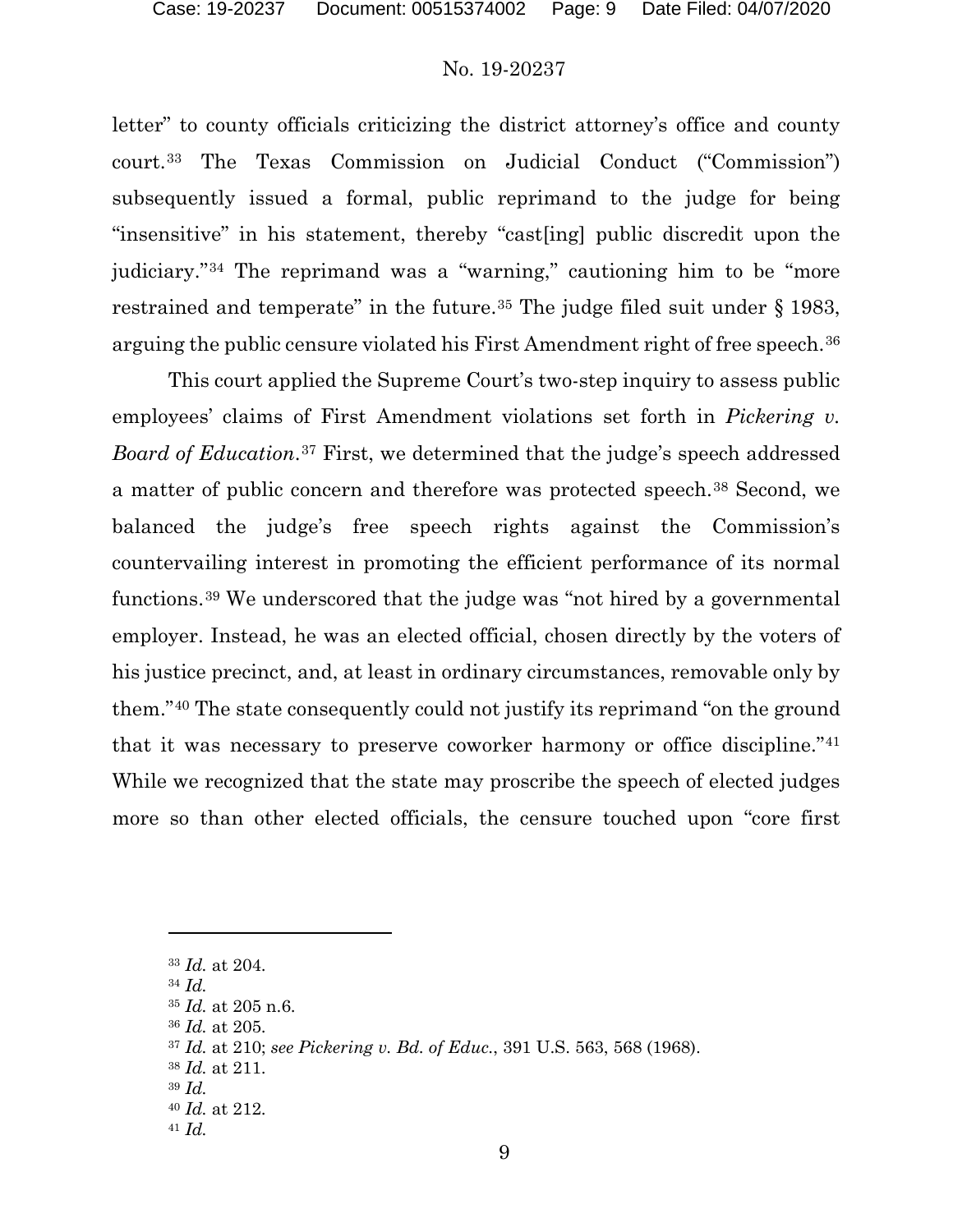amendment values."[42](#page-9-0) We concluded that the state's "concededly legitimate interest in protecting the efficiency and impartiality of the state judicial system" could not outweigh the judge's First Amendment rights, and we expunged the censure.<sup>[43](#page-9-1)</sup>

In *Colson v. Grohman*, this court reiterated there is "no doubt" that formal reprimands are actionable under § 1983.[44](#page-9-2) Reaffirming *Scott*, we explained that "a formal reprimand, by its very nature, goes several steps beyond a criticism or accusation and even beyond a mere investigation."[45](#page-9-3) "It is punitive in a way that mere criticisms, accusations, and investigations are not."[46](#page-9-4)

We again held that elected officials are entitled to be free from retaliation for constitutionally protected speech in *Jenevein v. Willing*.[47](#page-9-5) That case, like *Scott*, centered on the Commission's public censure of an elected judge, this time a state district court judge.[48](#page-9-6) The judge had given a press conference and sent a mass email to explain that he was filing a complaint against a lawyer for comments made about him in pleadings and that he therefore had to recuse himself.<sup>[49](#page-9-7)</sup>

Breaking from *Scott*, we held that the *Pickering* balancing test did not apply to *elected* employees of the state.<sup>[50](#page-9-8)</sup> Instead, we adopted strict scrutiny to assess the government's regulation of an elected official's speech to his

<sup>47</sup> 493 F.3d 551 (5th Cir. 2007).

<span id="page-9-1"></span><span id="page-9-0"></span><sup>42</sup> *Id.* (quoting *Morial v. Judiciary Comm'n of State of La.*, 565 F.2d 295, 301 (5th Cir. 1977)).

<sup>43</sup> *Id.* at 212–13.

<sup>44</sup> 174 F.3d 498, 512 (5th Cir. 1999).

<sup>45</sup> *Id.* at 512 n.7.

<span id="page-9-8"></span><span id="page-9-7"></span><span id="page-9-6"></span><span id="page-9-5"></span><span id="page-9-4"></span><span id="page-9-3"></span><span id="page-9-2"></span><sup>46</sup> *Id.* In *Colson*, by contrast, the court found that the plaintiff had failed to state a claim; she was "never arrested, indicted, or subjected to a recall election[,] [n]or was she formally reprimanded." *Id.* at 511 (internal footnote omitted).

<sup>48</sup> *Id.* at 556. <sup>49</sup> *Id.* at 553–55. <sup>50</sup> *Id.* at 557–58.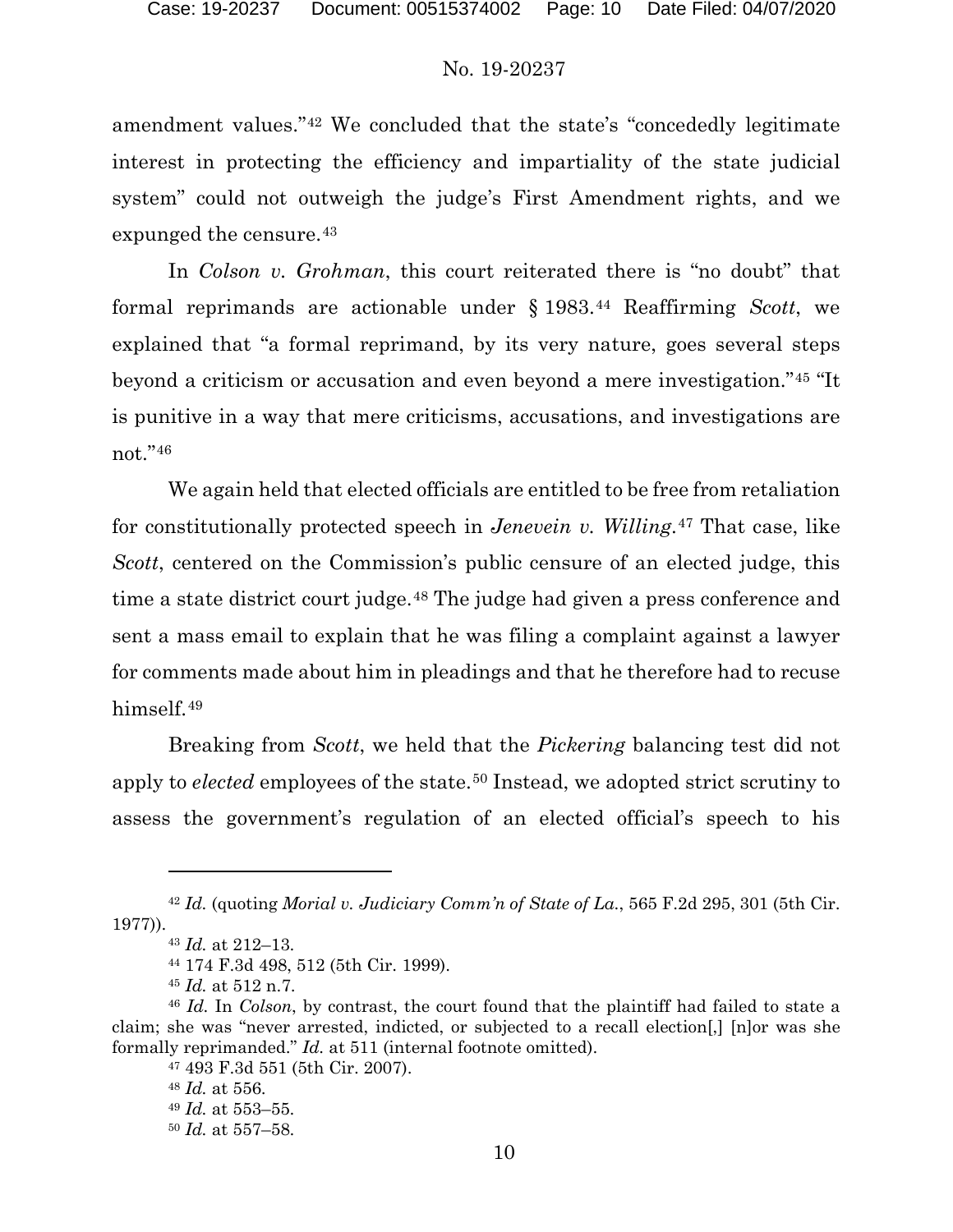constituency.[51](#page-10-0) Noting that a state's interest in suppressing the speech of an elected official is weak, we held that even though the order was "entered in good faith effort to pursue the public interest . . . [t]o the extent that the commission censured Judge Jenevein for the content of his speech, shutting down all communication between the Judge and his constituents, we reverse and remand with instructions to expunge that part of the order."[52](#page-10-1)

The above precedent establishes that a reprimand against an elected official for speech addressing a matter of public concern is an actionable First Amendment claim under § 1983. Here, the Board's censure of Wilson specifically noted it was punishing him for "criticizing other Board members for taking positions that differ from his own" concerning the Qatar campus, including robocalls, local press interviews, and a website. The censure also punished Wilson for filing suit alleging the Board was violating its bylaws. As we have previously held, "[R]eporting municipal corruption undoubtedly constitutes speech on a matter of public concern."[53](#page-10-2) Therefore, we hold that Wilson has stated a claim against HCC under § 1983 in alleging that its Board violated his First Amendment right to free speech when it publicly censured him.

<span id="page-10-0"></span><sup>51</sup> *Id.* at 558. In *Rangra v. Brown*, this court later clarified that the *Pickering* balancing test did not apply to elected officials' First Amendment retaliation claims, despite its earlier use in *Scott*, because of intervening Supreme Court precedent (specifically, *Republican Party of Minn. v. White*, 536 U.S. 765, 774–75 (2002)). 566 F.3d 515, 525 n.26 (5th Cir.), *dismissed as moot en banc*, 584 F.3d 206 (5th Cir. 2009). The court highlighted other instances in which strict scrutiny was used to protect free speech concerning public matters. *Id.* at 525 n.25.

<sup>52</sup> *Jenevein*, 493 F.3d at 560–62.

<span id="page-10-2"></span><span id="page-10-1"></span><sup>53</sup> *Harmon v. Dall. Cty.*, 927 F.3d 884, 893 (5th Cir. 2019), *as revised* (July 9, 2019) (per curiam). *See also Lane v. Franks*, 573 U.S. 228, 241 (2014) ("[C]orruption in a public program and misuse of state funds  $\Box$  obviously involve $\Box$  a matter of significant public concern."); *Garcetti v. Ceballos*, 547 U.S. 410, 425 (2006) ("Exposing governmental inefficiency and misconduct is a matter of considerable significance.").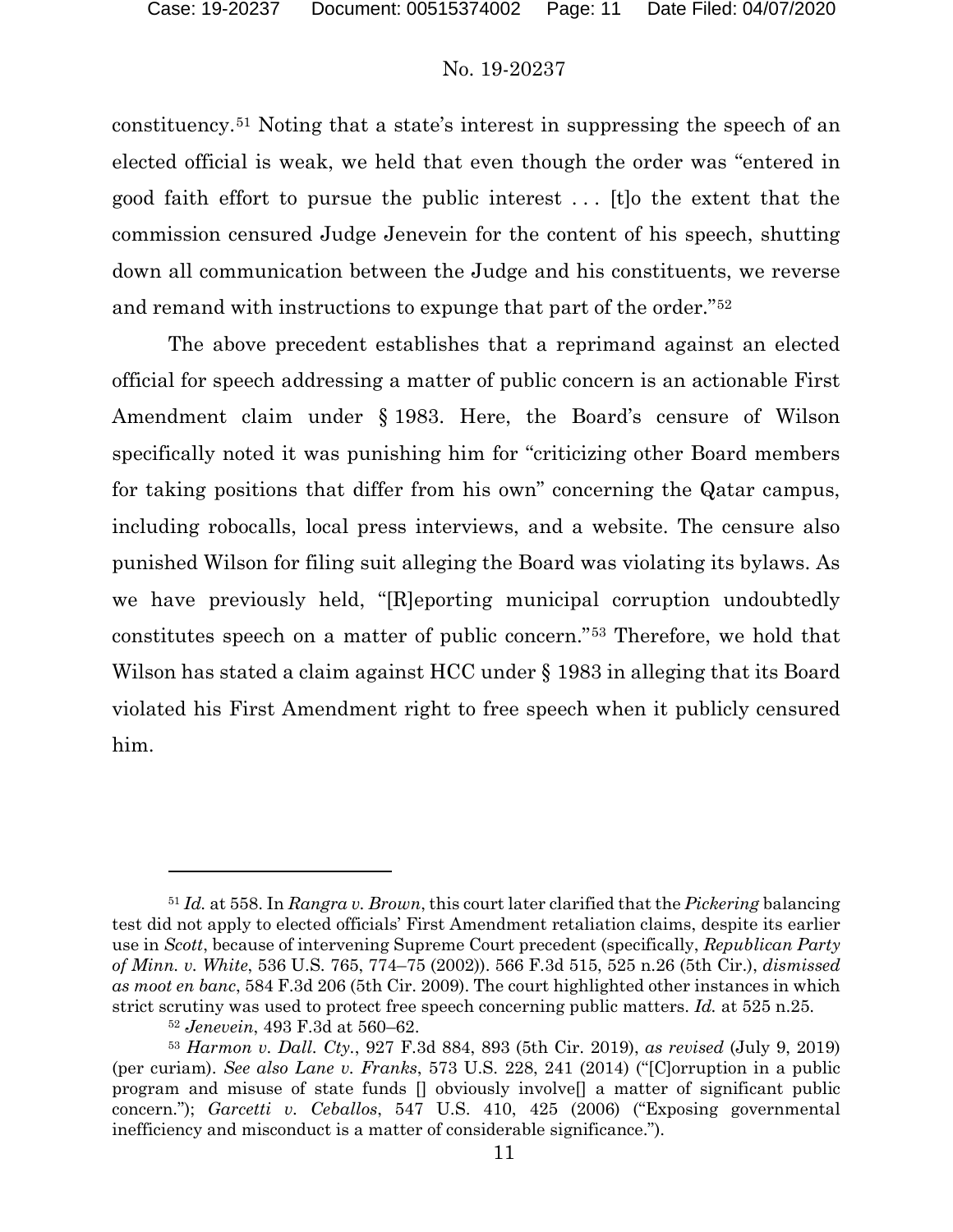HCC tries to distinguish *Scott* and *Jenevein*, arguing that the cases concerned judges, not local legislators. But the fact that these cases dealt with judges matters not. The *Jenevein* court emphasized that elected judges are, ultimately, "political actors"—if anything, judges are afforded *less* protection than legislators.[54](#page-11-0) HCC also contends that, unlike here, the Texas Commission on Judicial Conduct could order judges to undergo additional education, suspend them, or remove them from office. Even if true, the Commission's censure did not draw upon such authority in either case.[55](#page-11-1)

HCC also argues that it had a right to censure Wilson as part of its internal governance as a legislative body and that Wilson's First Amendment rights were not implicated. It cites to numerous cases from our sister circuits, purportedly supporting its argument. A close review of those cases, however, reveals that those cases either did *not* involve censures, or involved claims against only the individual members of a governing body (and not the governing body itself) who were entitled to assert legislative immunity. For example, *Blair v. Bethel School District* did not involve a public censure but a vote by a public school board to remove a fellow board member as vice president of the board.[56](#page-11-2) *Zilich v. Longo* also did not concern a censure, but a city council

<span id="page-11-0"></span><sup>54</sup> 493 F.3d at 560. *See Scott v. Flowers,* 910 F.2d 201, 212 (5th Cir. 1990) ("[W]e have recognized that the state may restrict the speech of elected judges in ways that it may not restrict the speech of other elected officials.").

<span id="page-11-1"></span><sup>55</sup> HCC is correct that the additional measures taken against Wilson—(1) his ineligibility for election to Board officer positions, (2) his ineligibility for reimbursement for college-related travel, and (3) the required approval of Wilson's access to Board funds—do not violate his First Amendment rights. A board member is not entitled to be given a position as an officer. *See Rash-Aldridge v. Ramirez*, 96 F.3d 117, 119 (5th Cir. 1996) (per curiam) (a city council member did not have a First Amendment claim after the council removed her from a board following her public disagreement with the council majority). Second, nothing in state law or HCC's bylaws gives Wilson entitlement to funds absent approval. As for travel reimbursements, we have held that a failure to receive travel reimbursement is not an adverse employment action for a public employee's First Amendment retaliation claim. *Benningfield v. City of Houston*, 157 F.3d 369, 376 (5th Cir. 1998).

<span id="page-11-2"></span><sup>56</sup> 608 F.3d 540, 542 (9th Cir. 2010). The Ninth Circuit's decision in *Blair* that the school board was entitled to remove a board member from a titular position is consistent with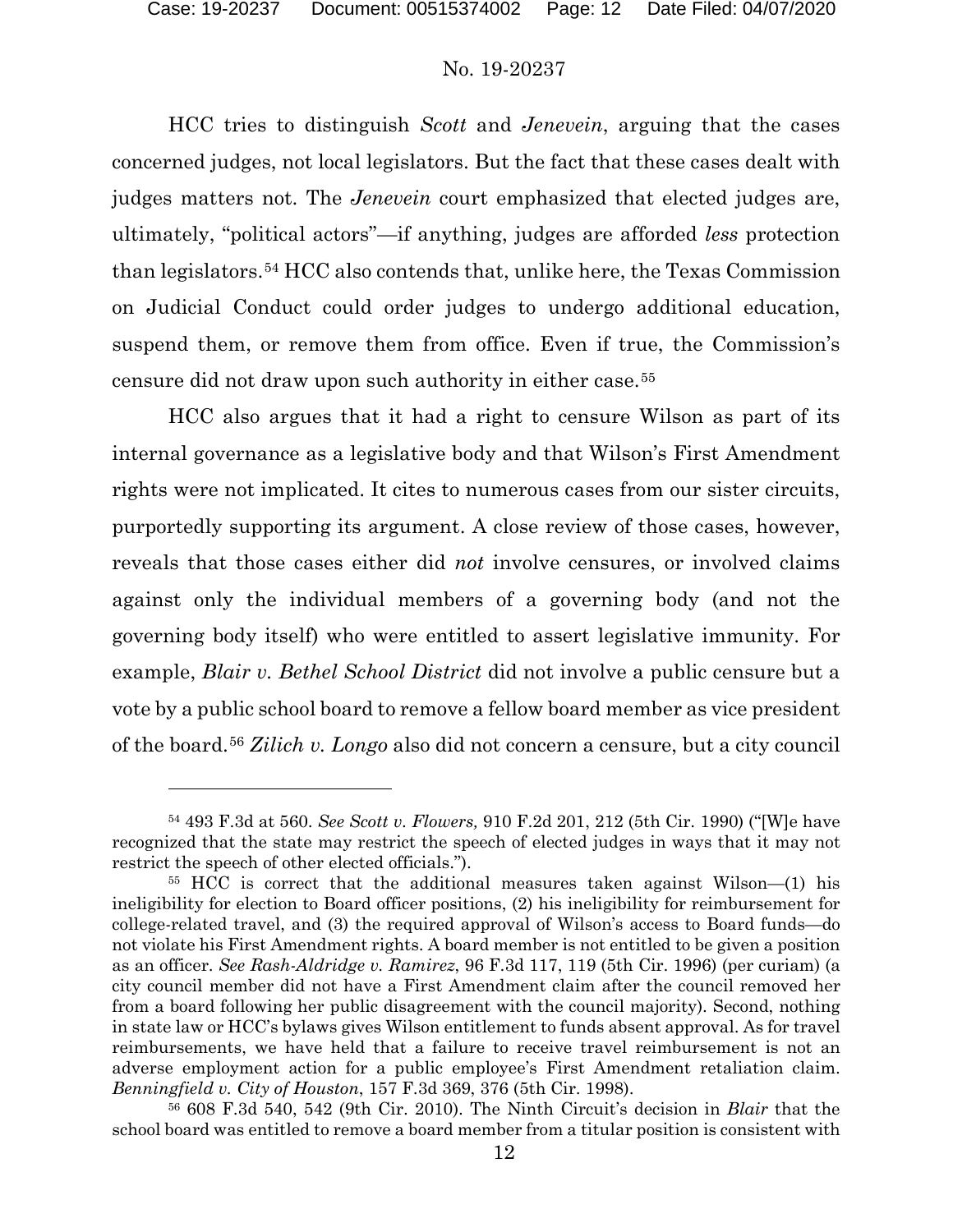resolution declaring that a former council member had violated the residency requirement and a council ordinance authorizing suit to be filed to recover the former member's salary.[57](#page-12-0) Consequently, these cases are inapposite.

The remainder of the cases relied upon by HCC involved claims against only the individual members of a governing body.[58](#page-12-1) As we have noted, under Supreme Court precedent, absolute legislative immunity is a "doctrine[] that protect[s] individuals acting within the bounds of their official duties, not the governing bodies on which they serve."[59](#page-12-2) "Thus, even if the actions of the [state agency's] members are legislative, rather than administrative, the [state agency] itself as a separate entity is not entitled to immunity for violation of the [plaintiff's] constitutional rights."[60](#page-12-3) Wilson has filed his claims against only HCC, which is not entitled to legislative immunity from Wilson's § 1983 suit.

Lastly, HCC argues that Wilson's conclusory statements that he suffered emotional harm are insufficient support for mental anguish damages. "To survive a Rule 12(b)(6) motion to dismiss, a complaint 'does not need detailed factual allegations,' but must provide the plaintiff's grounds for entitlement to relief—including factual allegations that when assumed to be true 'raise a right to relief above the speculative level.'"[61](#page-12-4) As explained, Wilson has alleged

our decision in *Rash-Aldridge* that an elected official does not have a fundamental right to an appointed leadership position. 96 F.3d at 119.

<sup>57</sup> 34 F.3d 359, 361 (6th Cir. 1994).

<span id="page-12-1"></span><span id="page-12-0"></span><sup>58</sup> *See Rangel v. Boehner*, 785 F.3d 19, 21 (D.C. Cir. 2015) (claim by United States congressman against fellow congressmen and other individuals for violating his constitutional rights in issuing "a punishment of censure"); *Whitener v. McWatters,* 112 F.3d 740, 741 (4th Cir. 1997) (claim by county board member against fellow board members for violating his First Amendment rights in censuring him for using abusive language); *Romero-Barcelo v. Hernandez-Agosto*, 75 F.3d 23, 34 (1st Cir. 1996) (claim by former governor of Puerto Rico against individual legislators for violating his constitutional rights during legislative hearings investigating governor's role in a political scandal).

<span id="page-12-2"></span><sup>59</sup> *Minton v. St. Bernard Par. Sch. Bd.*, 803 F.2d 129, 133 (5th Cir. 1986); *see also Owen v. City of Independence, Missouri*, 445 U.S. 622, 657 (1980).

<sup>60</sup> *Minton*, 803 F.2d at 133.

<span id="page-12-4"></span><span id="page-12-3"></span><sup>61</sup> *Cuvillier v. Taylor*, 503 F.3d 397, 401 (5th Cir. 2007) (quoting *Bell Atl. Corp. v. Twombly*, 550 U.S. 544, 555 (2007)). *See also* 5 Charles Alan Wright et al., FED. PRAC. &